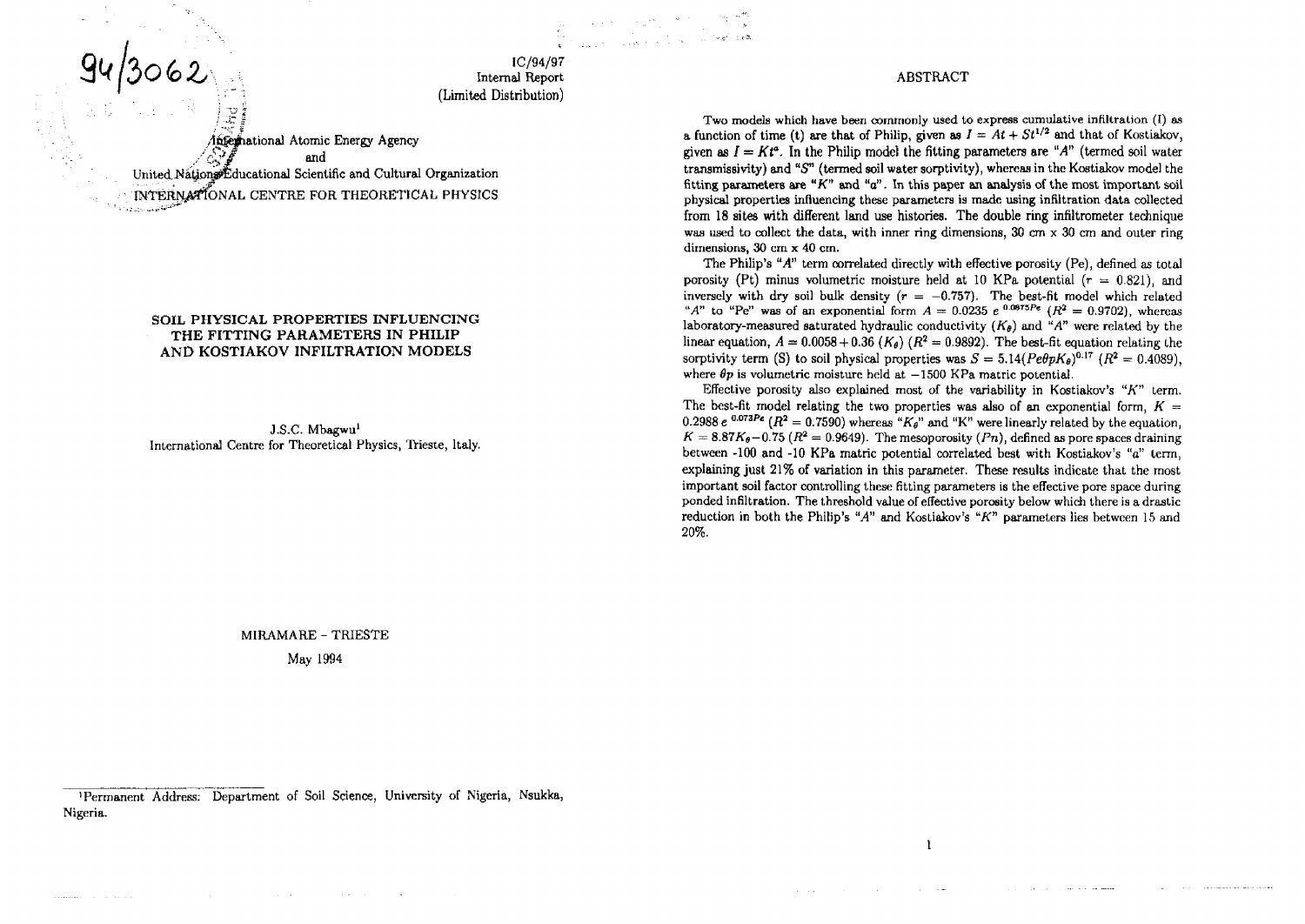# 1 Introduction

In the hydrological cycle infiltration is a major dividing process at the soil surfaceatmospheric water interphase because it determines how much water penetrates the land surface. The soil's infiltration capacity (i.e. its steady infiltration rate) is also an important factor in planning land disposal of waste water, in selecting and planning irrigation systems, in deciding appropriate water conservation techniques on agricultural lands and in the hydrological modelling of runoff processes. A lot of interest has therefore, been shown in studying and modelling the infiltration process.

Many studies have reported high rates of water infiltration into soils due apparently to low bulk density of the surface soil, high content of organic matter and presence of stable inacroaggregates (Wilkinson, 1975; Wilkinson and Aina, 1976; Lai, 1979); and earthworm activity which result in the development of large water-conducting channels (Mbagwu, 1987; 1990). Even on eroded soils, Obi and Asiegbu (1980) reported infiltration rates higher than the likely median rainfall intensity in southeastern Nigeria, suggesting that only adequate vegetative cover is needed to protect the soils from erosion. In areas dominated by alluvial soils, however, Obi and Akamigbo (1981) observed very low infiltration rates which they attributed to the predominance of micropores at the soil surface.

Among the many models developed for monitoring the infiltration process those of Philip (1957b) and Kostiakov (1932) have been studied in detail because of their simplicity and the ease of estimating their fitting parameters. The main line of research has been to evaluate modifications in the relative values of the fitting parameters due to changing land use and surface soil management (Bonnet and Williams 1986; Mbagwu 1987, 1990; Lai et al, 1980). Studies to evaluate the soil physical properties that influence the fitting parameters are very scanty especially in the tropics (Grismer, 1986; Philip, 1958; Youngs, 1968). This aspect is important because an identification of the main soil properties affecting these parameters is needed for establishing the physical basis of the models and/or refining the models for placing them on a sound physical and theoretical footing (Edwards et al, 1988; Beven and Germann, 1982). The important soil physical factors influencing the fitting parameters in the Philip and Kostiakov infiltration models are reported in this study.

# **Theory**

#### 2.1 Philip model

The earliest and most rigorous mathematical study of the phenomenon of vertical flows of liquids in saturated and unsaturated soils is the well known Darcy's equation formulated as,

$$
q = -K \frac{\partial H}{\partial z} \tag{1}
$$

where  $q =$  the flux which at the soil surface equals the infiltration rate,  $H =$  total hydraulic head which is the sum of the pressure head (Hp) and the gravity head (Hg), and  $K =$  the hydraulic conductivity.

Where the soil is unsaturated the pressure head has a negative value and can therefore,

be expressed as a suction head,  $\psi$ . Thus,

$$
q = K \frac{\partial \psi}{\partial z} + K \tag{2}
$$

By combining Eqs.(1) and (2) with the continuity equation  $(\partial \theta/\partial t = -\partial q/\partial z)$  we obtain the general flow equation,

$$
\frac{\partial \theta}{\partial t} = \frac{\partial}{\partial z} \left( \frac{\partial H}{\partial z} \right) = -\frac{\partial}{\partial z} \left( K \frac{\partial \psi}{\partial z} \right) - \frac{\partial K}{\partial z} \tag{3}
$$

where  $\theta$  = the soil wetness and  $t$  = time.

For cases of vertical infiltration, Philip's (1957a) solution of Eq.(3) was of the form of physically-based converging power series which described cumulative infiltration (I) as a function of time (t) thus,

$$
I = St^{1/2} + (A_2 + K_0)t + A_3t^{3/2} + A_4t^2 + \dots + A_nt^{1/2}
$$
 (4)

By differentiating Eq. (4) with respect to *t,* the series for infiltration rate (t) can be obtained as

$$
\frac{\partial I}{\partial t} = i = \frac{1}{2}St^{-\frac{1}{2}} + (A_2 + K_0) + 3/2A_3t^{\frac{1}{2}} +
$$
  
2A<sub>4</sub>t + ... + n/2A<sub>n</sub>t<sup>n/2-1</sup> (5)

Philip (1957b) further showed that a truncated form of Eq.(4) with just two fitting parameters is sufficient for all practical purposes to describe the time dependence of cumulative infiltration as,

$$
I = St^{1/2} + At \tag{6}
$$

and the infiltration rate as,

$$
\frac{\partial I}{\partial t} = i = \frac{1}{2} S t^{-1/2} + A \tag{7}
$$

In Eqs. (4) to (7) the coefficient  $S$ , is called the sorptivity, the  $A$  terms, the transmissivity and Ko, the conductivity at the soil wetness value of  $\theta_0$  on the wetted surface.

The sorptivity term (with dimensions of  $LT^{-1/2}$ ) reflects the soil's ability to absorb water by matric forces during the initial stages of the infiltration process. During this period the gravity effects are considered negligible and the contribution of the "At" term in Eq.(6) is also negligible.

By transposing the solution for uni-dimensional horizontal absorption to the cases of vertical flows, Philip (1969) showed that the sorptivity term could be expressed as

$$
S = \int_{\theta_0}^{\theta_*} \varnothing(\theta)\theta \tag{8}
$$

with,

$$
\varnothing(\theta) = Z(\theta, t) \cdot t^{-1/2} \tag{9}
$$

where  $\theta_0 =$  the initial volumetric moisture content,  $\theta_n =$  the volumetric moisture content at the supply surface (saturation),  $\varnothing(\theta) =$  the Boltzman variable,  $Z =$  soil depth and t  $=$  time with  $t = 0$  at the beginning of the infiltration process. Philip (1969) also defined sorptivity in terms of the horizontal infiltration equation as

$$
S = I/t^{1/2} \tag{10}
$$

 $\overline{2}$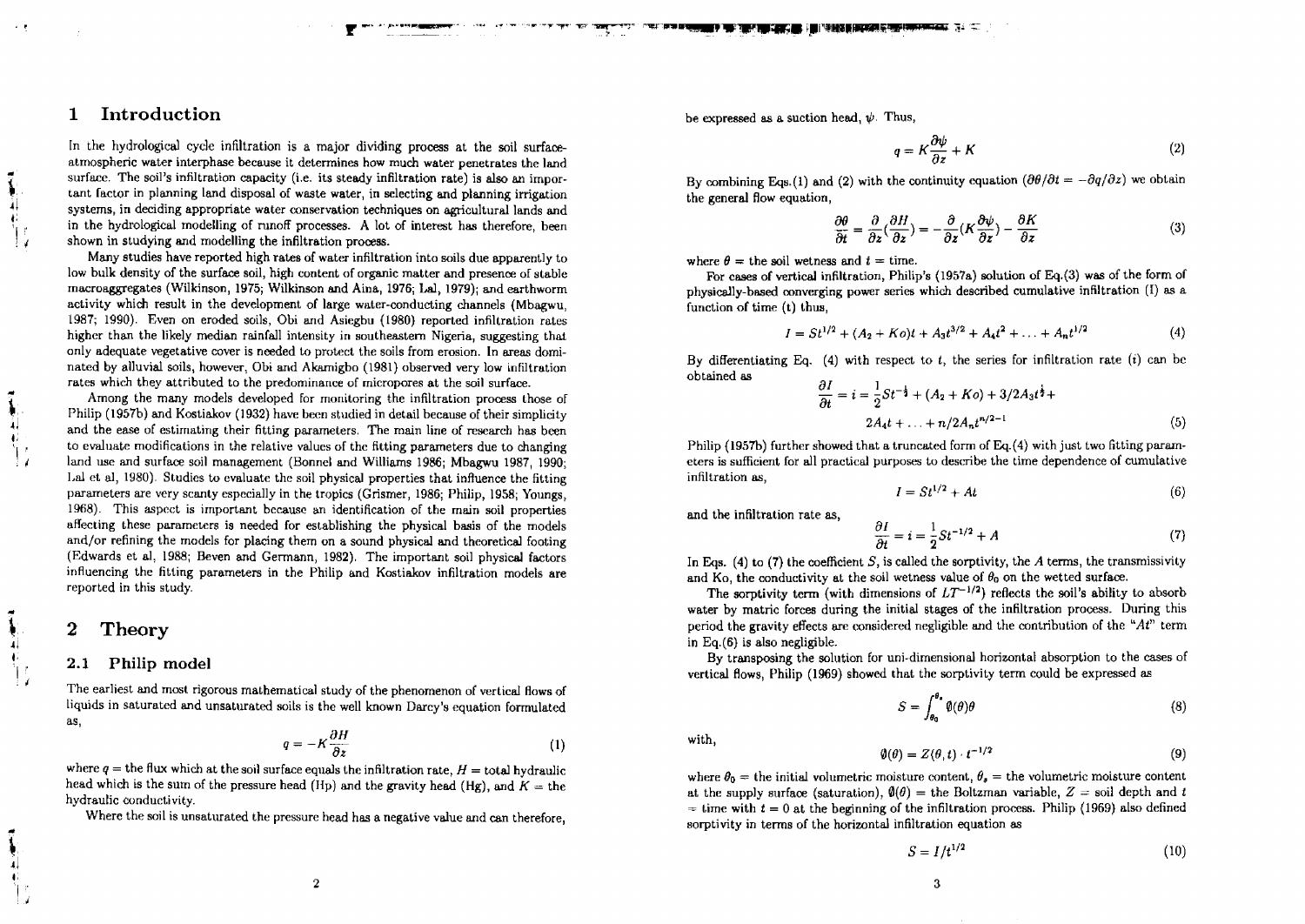It is the expression of the matric properties of the soil and therefore, depends on the initial soil moisture content  $(\theta_0)$  which is assumed to be uniform throughout the soil profile so that according to Chong and Green (1983),  $S(\theta_0) \rightarrow 0$  as  $\theta_0 \rightarrow \theta$ , (saturation).

The transmissivity term (A) in Eq. (6) has dimensions,  $LT^{-1}$  and reflects the soil's ability to transmit water under the influence of gravity. According to Dunin (1976), transmissivity is related to the soil's saturated hydraulic conductivity *(Ka)* and Philip (1969) observed that for long intervals for which the infinite series of Eq.(4) does not converge, Eq.(6) can be approximated by

$$
I = K_{\theta} t \tag{11}
$$

where  $K_{\theta} = A$ . Also Eq.(6) has been approximated by

$$
I = K_{\theta}t + St^{1/2} \tag{12}
$$

by such workers as Gish and Star (1983) and Mailer and Sharma (1984). Equation (12) implies that  $A = K_{\theta}$  would not introduce serious errors in estimating the cumulative infiltration, an observation made by Swartzendruber and Youngs (1974). Collis-George (1977) however, reported that using  $A = K_{\theta}$  over-predicted cumulative infiltration for large times and according to Skaggs and Khalee! (1982), because of entrapped air during the infiltration process, the *"A"* term will never be equal to *Kg. A* major characteristic of Eq.(6) is that as  $t \to \infty$ , *i* decreases asymptotically to a final value,  $i(\infty)$ .

The boundary conditions of Eq.(6) are that the soil is infinitely deep and uniform with initial soil wetness  $(\theta_0)$  constant at  $t = 0$ , and that the soil is instantaneously ponded to a new soil wetness value,  $\theta_{\star}$  (near saturation) after which it is maintained constant. These conditions are very restrictive and impossible to attain under practical conditions as pointed out by Hillel (1980) and Bonnel and Williams (1986). The attraction in the use of the Philip model to describe the infiltration process is that it is physically-based as has been shown above.

### **2.2 Kostiakov model**

**Carl Corporation** 

This empirical model expresses cumulative infiltration (I) as a function of time (t) thus,

$$
I = K t^a \tag{13}
$$

where "K" and "a" are the fitting parameters. The characteristics of Eq.(13) are that the initial value of the infiltration rate is infinite and that as time increases, the infiltration rate approaches zero instead of a constant (non-zero) value as has been observed practically. The model is ideal for expressing horizontal flows (where the effect of gravity is essentially zero) but is grossly deficient for vertical flows. One weakness of this model is that it does not predict a final and constant infiltration rate.

Gosh (1983) found the Kostiakov model better than the Philip model for conditions where field infiltration data varied substantially. A characteristic of the "a" term in Kostiakov model which is that its value lies between zero and 1 has been challenged by Gosh (1985) who proved mathematically that the value of "a" can be greater than unity and that in fact the Philip and Kostiakov models are identical. Mbagwu (1990) however, found experimentally that the value of " $a$ " was consistently less than one.

Fok (1986) showed that the "K" and "a" terms of the Kostiakov model have physical meanings even though several authors have described it as empirical. On actual field plots Roy and Gosh (1982) reported that the infiltration rate was neither asymptotic with the time *(t)* axis nor attained a constant (non-zero) value implied in the Philip model or a zero value implied in the Kostiakov model.

In spite of the weaknesses of the two models many researchers have used them to study the infiltration processes in soils of the temperate and tropical regions (Bonell and Williams, 1988; Davidoff and Selim 1986; Lai et al, 1980; Mbagwu, 1987, 1990).

# 3 Materials and Methods

This study was conducted on a part of the University of Nigeria, Nsukka, Teaching and Research Farm located on latitude  $6^{\circ}52'N$  and longitude  $7^{\circ}24'E$ , on a mean elevation of 400 m above sea level. The soils are mainly Ultisols with good internal drainage and few Entisols with poor drainage. Topsoil texture varied between sandy loam, sandy clay loam and clay.

Eighteen sites with different land use histories were selected from different parts of the farm. The choice of sites with different land use histories was to obtain different infiltration characteristics since according to Mbagwu (1987) land use has a significant effect on the soils infiltration characteristics in this location.

On each site three infiltration runs were carried out with a double ring infiltrometer. The cylindrical rings used were of dimensions  $30 \text{ cm} \times 30 \text{ cm}$  (inner) and  $30 \text{ cm} \times 40$ cm (outer). Each infiltration run lasted for approximately 2 hr. by which time steady infiltration rate had been attained.

The infiltration data were analyzed according to Eqs.(6) and (13) using the Gauss-Newton method for non-linear regression (Statistical Analysis System, SAS, 1982) to obtain the values for the *"A"*, "5", *'<sup>l</sup>K*" and "a" parameters of the Philip and Kostiakov models.

For the determination of other relevant soil physical properties, three undisturbed core samples were collected near the points where the infiltration runs were carried out. The metal cores had dimensions 50 mm (height) and 51 mm (inner diameter). Each core sample was covered with a cheesecloth fastened with a rubber band at one end and then saturated by capillarity by placing it in a basin containing distilled water. After saturation for 48 hrs. the cores were used to determine saturated hydraulic conductivity by the constant head permeameter technique and soil water retention at 0 KPa, and -10 KPa matric potentials by the hanging water column method (Klute 1986). Thereafter the cores were oven-dried at 105°C for 24 hr. for dry bulk density determination. Water retention at high tensions (-100 KPa and - 1500 KPa) was determined on the < 2.0 mm soil particles using the pressure plate apparatus.

Pore size distribution was estimated from the soil water retention characteristics using the Kelvin's capillary rise-surface tension equation (Campbell, 1985).

$$
\psi m = \frac{2\lambda \cos \alpha}{r P w g} \tag{14}
$$

where  $\psi m =$  the soil water potential,  $(m)$ ,  $r =$  the radius of curvature of the interface (i.e. pore radius  $(m)$ ,  $\lambda =$  the surface tension of water  $(73 \times 10^{-3} \text{ N/m})$ ,  $Pw =$  the density

the company of the company of the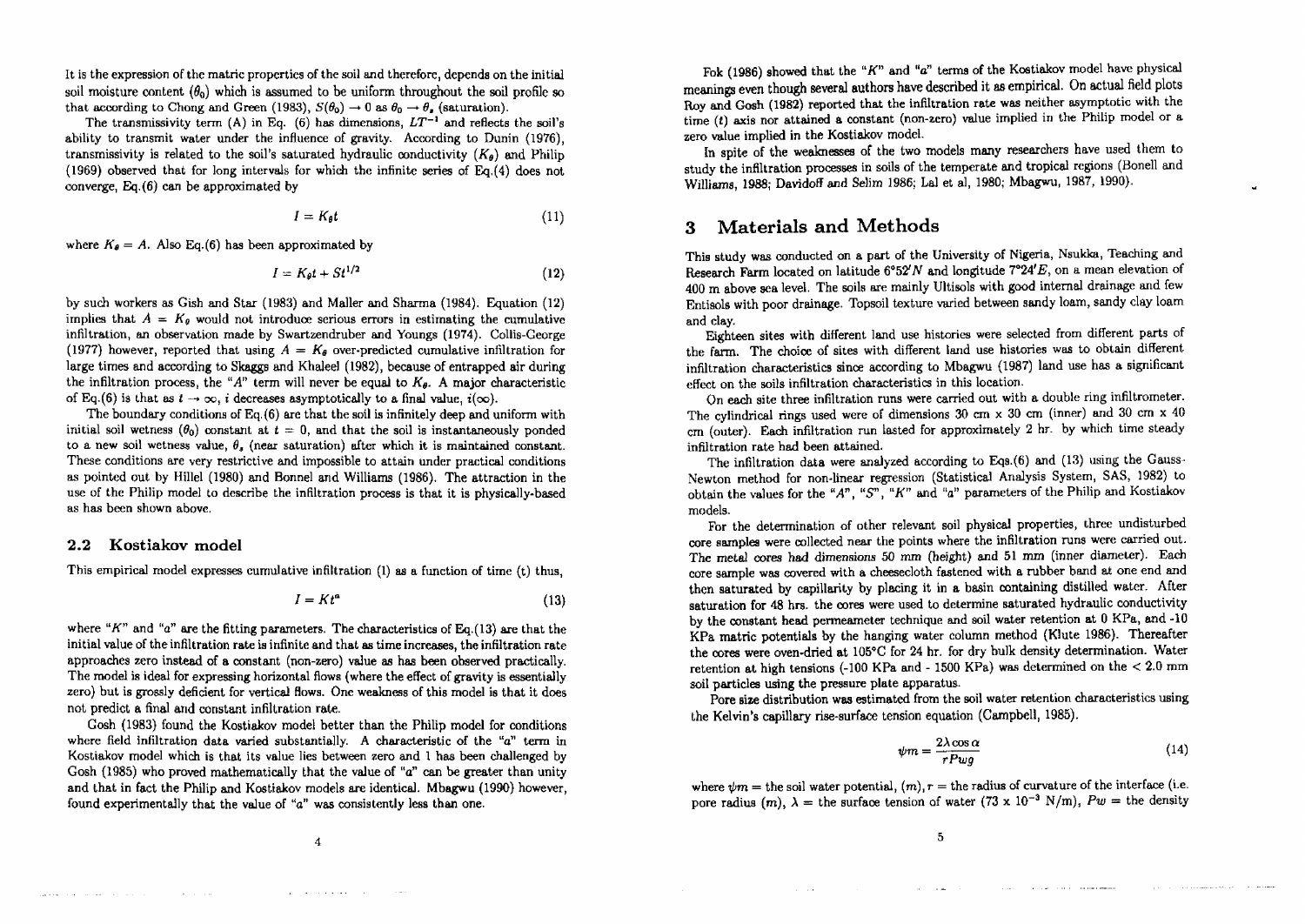of water (Kgm<sup>-3</sup>),  $g =$  acceleration due to gravity (9.8 ms<sup>-1</sup>) and  $\alpha =$  the contact angle between the soil solid and water (assumed to be zero). The total porosity (Pt) was taken as the volumetric maximum water holding capacity of the soil (i.e. water held at saturation). Void ratio (e) was inferred from the relationship,  $e = (Pt/1 - Pt)$ . The pore sizes were categorized as follows based on their approximated equivalent pore radii (EPR) according to Skidmore (1985):

state of the control

Macropores (EPR  $> 15\mu$ m), pores draining at  $-10$  KPa

Mesopores (EPR  $1.5 - 15\mu$ m), pores draining between  $-100KP_a$  and  $-10$  KPa

Micropores (EPR  $0.1 - 1.5\mu$ m), pores draining between  $-1500$  KPa and  $-100$  KPa. In this study macroporosity is regarded as the effective porosity (Pe) and defined as the total porosity  $(Pt)$  minus volumetric soil water content at  $-10$  KPa. The mesopores and micropore8 are denoted by Pn and Pm, respectively.

# 4 Results and Discussion

和世界

制制

#### 4.1 Soil physical properties and the fitting parameters

Table 1 shows the soil physical properties considered relevant in this study. The highest variability in these properties was obtained in the saturated hydraulic conductivity data *(CV =* 125.2%), followed by microporosity (CV =58.2%) and the effective porosity  $(CV = 51.6\%)$  whereas the least variability occurred in the bulk density data  $(CV = 51.6\%)$ 11.7%). Among the fitting parameters (Table 2), the highest variability was obtained in the Kostiakov's "K" term  $(CV = 152.6\%)$ , followed by the Philip's transmissivity (A) term  $(CV = 121.8\%)$ , whereas the least variability occurred in the Kostiakov's "a" term  $(CV = 10.5\%)$ . All the "a" values were less than unity, which agrees with the results of other empirical studies that  $0 < a \le 1$  (Mbagwu, 1990). It appears therefore, that even though Ghosh (1985) proved mathematically that " $a$ " can be greater than unity, empirically determined values are less than unity.

### 4.2 Philip's parameters

From the simple linear correlation coefficients given in Table 3, the Philip's transmissivity term (A) correlated best with effective porosity  $(r=0.821, p \le 0.0001)$  followed closely by bulk density  $(r = -0.757, p \le 0.001)$ . This negative correlation between "A" and bulk density should be expected. The higher the bulk density of a soil, the more compacted the soil. This implies a shift towards predominantly micropores which retain rather than conduct most water passing through the soil. According to Philip (1957b), the transmissivity term reflects the ability of the soil to transmit water under ponded conditions and this occurs through the water-conducting pores, defined in this study as effective or macro porosity. Hence the significant positive correlation between the transmissivity term and effective porosity. From Table 4 and Fig. la however, the best-fit bivariate model relating the transmissivity term to effective porosity was exponential rather than linear, with a coefficient of determination  $(R^2)$  of 0.9702 (significant at  $p \le 0.001$ ). This Fig. 1a shows that the threshold effective porosity below which there is a drastic reduction in the ability of these soils to conduct water lies between 15 and 20%. As indicated in other studies (Mbagwu, 1990; Beven and Garmann, 1982; Grismer, 1988), soil water transmissivity is controlled by the amount, continuity and durability of the soil macropores during ponded infiltration. Any soil management practice that reduces the effective porosity of these soils to < 15% will invariably reduce their water intake rates.

the company of the company of the company of the company of the company of the company of the company of the company of the company of the company of the company of the company of the company of the company of the company

From Table 4 also, there is a highly significant positive correlation between *"A"* and saturated hydraulic conductivity ( $r = 0.9946$ ,  $p \le 0.001$ ). As mentioned earlier, some workers (Gish and Starr, 1983; Mailer and Sharma, 1984) have suggested approximating cumulative infiltration by replacing the *"A"* term of Philip's model with the saturated hydraulic conductivity  $(K_{\theta})$  (see Eqs. 11 and 12). In this study the  $K_{\theta}$  values were higher than the corresponding *"A"* values by order of magnitude of 2.5-2.8 and from the linear regression between the two values (Table 4 and Fig. 1b) we need to multiply the  $K_{\theta}$ values by 0.36 to obtain the approximate transmissivity values. Hence contrary to the assertion of Swartzendruber and Youngs (1974) but in agreement with the observations of Collis-George (1977) and Skaggs and Khaleel (1982) using  $A = K_{\theta}$  (in Eq.(12) will over-predict cumulative infiltration on these soils. The differences between the two values may be due to either entrapped air during the infiltration runs or the fact that laboratoryrather than field-determined  $K_{\theta}$  data were used. From Fig. 1c it is evident that the close relationship between " $A$ " and ' $K_{\theta}$ " is due to the fact that a common soil property (the effective porosity) is influencing both of them most.

The Philip's sorptivity term (S) also correlated best with effective porosity followed by bulk density (Table 3). Effective porosity alone explained 40% of the variability in the *"S"* term but the best-fit model relating *"S"* to the measured soil physical properties is,

$$
S = 5.14 (Pe\theta p K_{\theta})^{0.17} \tag{14}
$$

where  $\theta_p$  is volumetric moisture retained at -1500 KPa matric potential (which is a measure of the soil's matric property).

Equation (14) is similar in form to,

$$
S = (2MKsEs)^{1/2} \tag{15}
$$

which was proposed by Philip (1958), Youngs (1968) and Parlange (1975) for estimating sorptivity in soils which exhibit a " delta function" diffusivity-water content relationship. In this equation *M* is the effective fillable porosity, Es, the effective suction at the wetting front and Ks, the saturated hydraulic conductivity. Soil water sorptivity reflects the influence of conductivity and matric suction on soil water transmission rates. But since Eq.(14) explained just  $41\%$  of variability in sorptivity as against  $40\%$  explained by effective porosity alone, it is reasonable to conclude that on these soils the effective porosity through its influence on conductivity has more influence on sorptivity than the soil matric properties.

## 4.3 Kostiakov's parameters

As shown in Table 3 the two soil properties which have the most influenoe on Kostiakov's *"K"* term are again effective porosity ( $r = 0.707$ ,  $p \le 0.01$ ) and bulk density ( $r = -0.600$ ,  $p \leq 0.01$ ). Whereas bulk density which correlated inversely with "K" explained 43% of the variability, effective porosity which is exponentially related to *<sup>l</sup>'K"* explained about  $78\%$  of variability in this parameter (Fig. 2a). These relationships are similar to those obtained between these soil properties and Philip's transmissivity (A) term. From the Fig. 2a, it is again shown that the critical value of effective porosity below which the *"K"* term reduces drastically lies between 15 and 20%.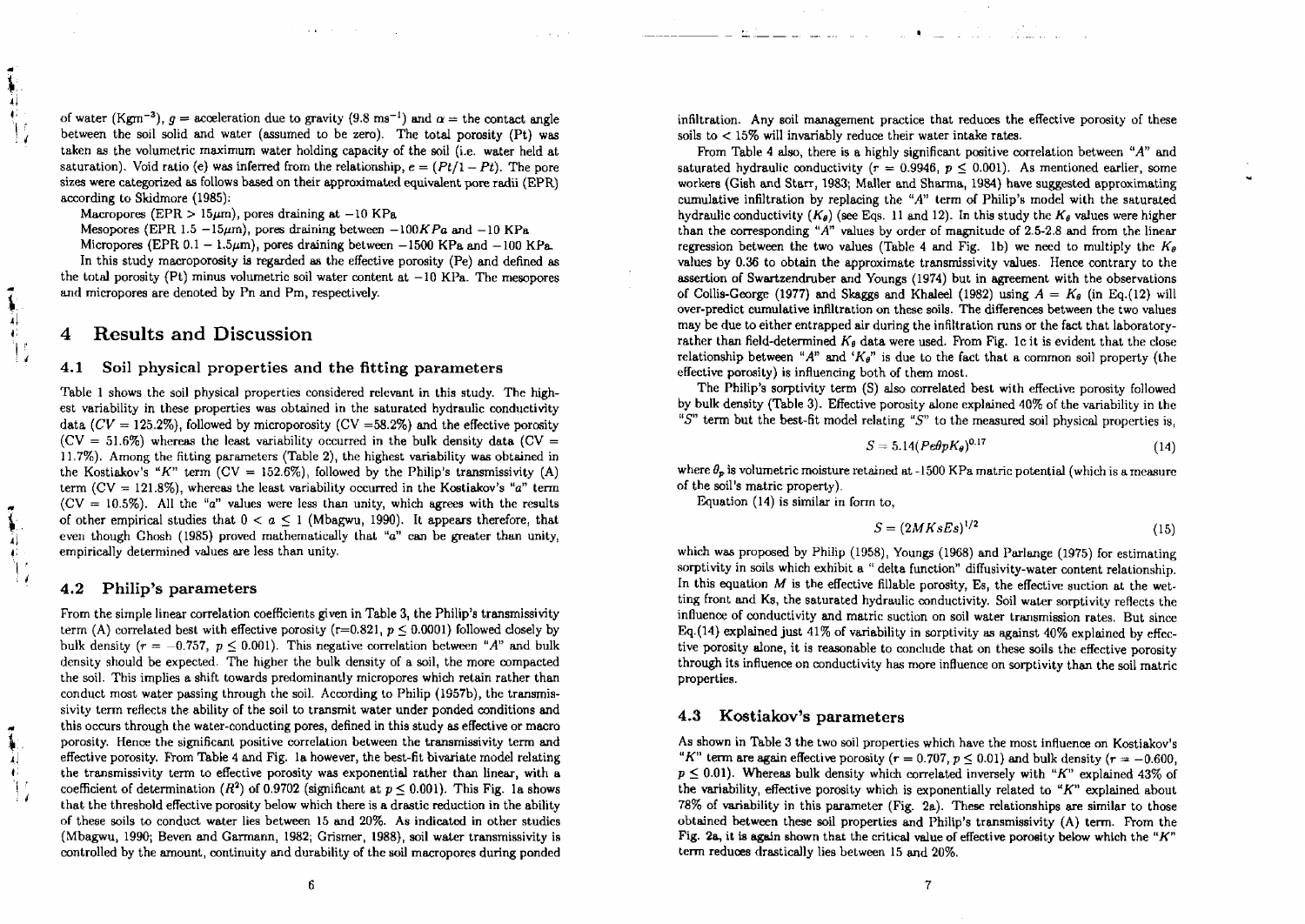Saturated hydraulic conductivity  $(K_{\theta})$  is linearly correlated with Kostiakov's "K"  $(r = 0.9823, p \le 0.001)$  as shown in Fig. 2b. This is similar to its relationship with Philip's *"A"* term. Moreover, both the Philip's *"A"* and Kostiakov's *"K"* terms are closely related by the following equation,

$$
K = 24.22(A) - 0.83\tag{16}
$$

which has a correlation coefficient (r) of 0.9735 (significant at  $p \leq 0.001$ ) as shown in Fig. 2c. From the similarity in the soil physical properties which influence the Philip's transmissivity and Kostiakov's *"K"* most and the very close positive relationship between both parameters, it is reasonable to suggest that the time coefficient (K) in Kostiakov's model depicts the ability of soils to transmit water under ponded infiltration just as the *"A"* term in Philip's model is defined. Ghosh (1985) proved mathematically that the Philip's transmissivity term and Kostiakov's *"K"* represent similar soil physical properties even though their absolute values may be different.

The "a" term in Kostiakov's model was not significantly correlated with any of the measured soil properties (Table 3), apparently because of the low cc-variance between this parameter and the other properties as indicated above. The mesoporosity of the soils explained most of the variability in this parameter  $(R^2 = 0.2109)$ . This parameter appears therefore, to be less influenced by soil physical properties than the others.

# 5 Conclusion

The results of this study show that the single most important soil property affecting the fitting parameters in Philip and Kostiakov infiltration models is the effective porosity. This is a quantitative expression of the amount of water-conducting pores which are continuous and durable during ponded infiltration. Even though the Philip's sorptivity term is defined as reflecting the matric properties of soils, the effective porosity explained more of the variability in this parameter than the ability of the soils to hold water under matric forces. Considering the similarity in the soil properties influencing both Philip's transmissivity term (A) and Kostiakov's time coefficient (K) and the very close positive relationship between the two parameters, it is suggested that both of them represent similar soil physical properties (i.e. the ability of the soils to accept and transmit water), differences in their absolute values notwithstanding. The threshold effective porosity below which the ability of these soils to transmit water is reduced drastically lies between 15 and 20%.

#### **Acknowledgments**

The author is grateful to Professor Abdus Salara, the International Atomic Energy Agency and UNESCO for hospitality at the International Centre for Theoretical Physics, Trieste. He is also grateful to the Swedish Agency for Research Cooperation with Developing Countries (SAREC) for providing the funds that made this visit possible.

#### REFERENCES

- Beven, K. and Germann, P. (1982). "*Macropores and water flows* in *soils"*, Water Resources Research 18,1311-1325.
- Bonnel, M. and Williams, J., (1986). *"The two parameters of the Philip infiltration equation: their properties and spatial and temporal heterogeneity in a red earth of tropical* semi-arid *Queensland"*, Journal of Hydrology 87, 9-31.
- Campbell, G.S. (1985). *"Soil Physics with BASIC*". Elsevier, Amsterdam, The Netherlands.
- Chong, S.K. and Green, R.E., (1983). *"Sorptivity measurements and its applications.* In Proceedings of the National Conference on Advances in Infiltration. December 12- 13, 1983, Chicago, Illinois, American Society of Agricultural Engineers, St. Joseph, Michigan, pp. 82-91.
- Collis-George, N. (1977). *"Infiltration equations for simple soil systems",* Water Resources Research 13, 395-403.
- Davidoff, B. and Selim, H.M. (1986). *"Goodness of fit for eight water infiltration models,* Soil Science Society of America Journal 50, 759-764.
- Dunin, F.X. (1976). *"Infiltration: its simulation for field conditions",* in: J.C. Rodda (editor), Facets of Hydrology, Wiley-Interscience, New York, 199-227.
- Edwards, W.M. , Norton, L.D. and Redmond, C.E. (1988). *"Characterizing macropores that affect infiltration into non-tilled soils"*, Soil Science Society of America Journal, 52, 483-487.
- Fok, Y.-S. (1986). *"Derivation of Lewis-Kostiakov intake equation",* Journal of Irrigation and Drainage Engineering, 112,164-171.
- Gish, T.J. and Starr, J.L. (1983). "Temporal *variability of infiltration under field conditions",* in Proceedings of the National Conference on Advances in Infiltration, December 12-13, 1983, Chicago, Illinois, American Society of Agricultural Engineers, St. Joseph, Michigan, 122-131.
- Gosh, R.K. (1983). *"A note on the infiltration equation",* Soil Science **136,** 333-338.
- Gosh, R.K. (1985) . *"A note on Lewis-Kostiakov's infiltration equation<sup>1</sup> ',* Soil Science 139,193-196.
- Grismer, M.E. (1986). *"Pore-size distribution and infiltration",* Soil Science 141, 249- 260.
- Hillel, D. (1980). *"Applications of Soil Physics",* Academic Press, New York.

and the company

Klute, A. (1986). *Methods of Soil Analysis, Part 1. Physical and mineralogical methods,* American Society of Agronomy, Madison, Wisconsin.

the control of the control of the control of the control of the control of the control of the

 $\Delta\Delta\approx 1.0\pm 0.0$ 

and the company of the company of the company of the company of the company of the company of the company of the company of the company of the company of the company of the company of the company of the company of the comp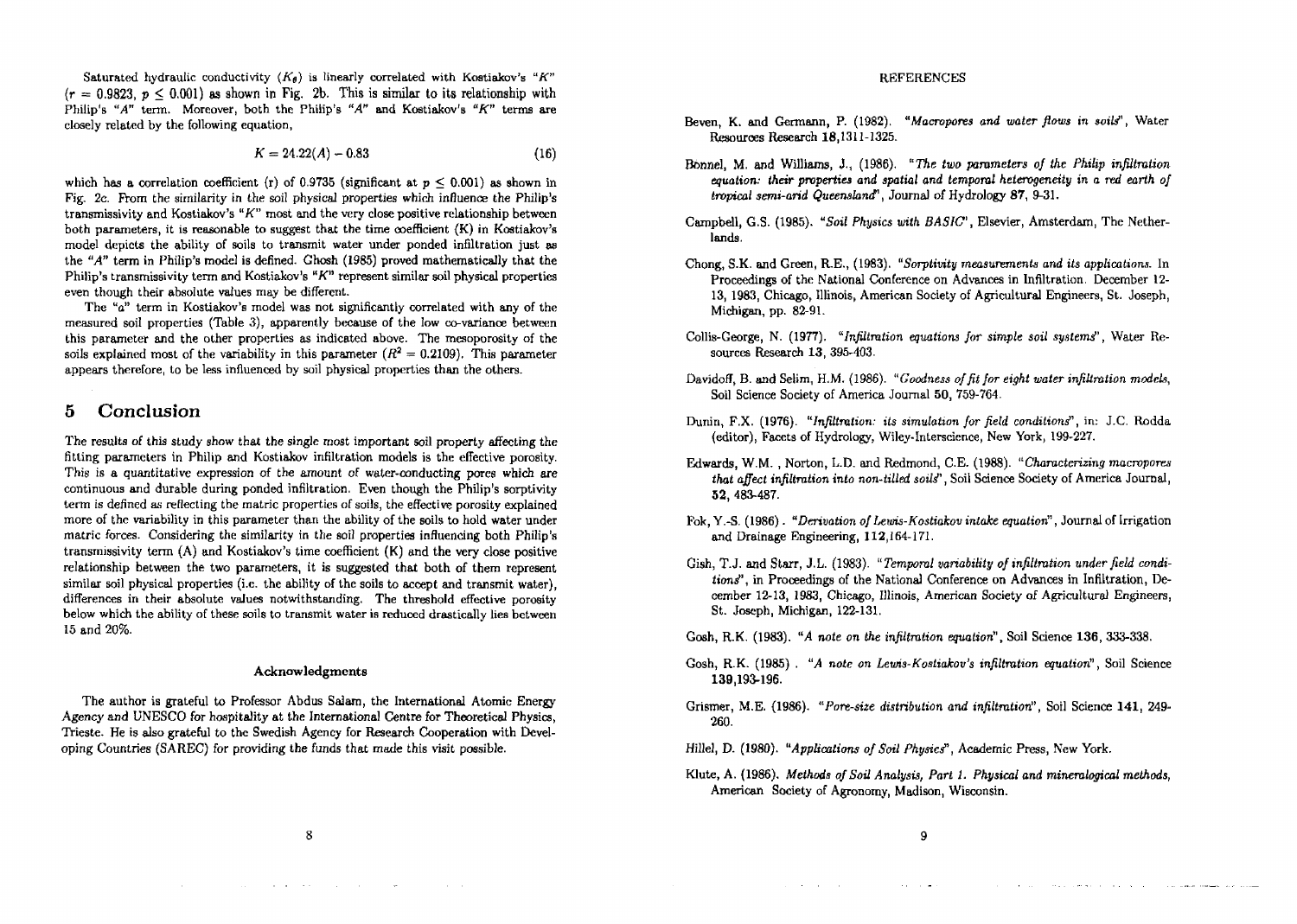Kostiakov, A.N. (1932). "On the dynamics of the coefficient of water-percolation in soils and on the necessity of studying it from a dynamic point of view for purposes of amelioration". Transactions of 6th Congress of International Soil Science Society. Moscow, Part A ,17-21.

 $\pm$ 

- Lal. R. (1979). "Physical characteristics of soils of the trovics: determination and management", in Lal, R. and Greenland, D.J. (eds.), Soil Physical Properties and Crop Production in the Tropics, pp. 7-44, Wiley and Sons Ltd. London.
- Lal, R., de Vleeschauwer, D. and Nganje, R.M. (1980). "Changes in properties of a newly cleared tropical alfisol as affected by mulching'', Soil Science Society of American Journal 44, 827-833.
- Maller, R.A. and Sharma, M.L. (1984). "Aspects of rainfall excess from spatially varying hydrological parameters", Journal of Hydrology 67 115-127.
- Mbagwu, J.S.C. (1987). "Effects of land use on the hydrological properties of a southeastern Nigerian soil". Beitrage trop. Landwirtsch. Veterinarmed. 25. 375-382.
- Mbagwu, J.S.C. (1990). "Mulch and tillage effects on water transmission characteristics of an Ultisol and maize grain vield in S.E. Nigeria". Pedologie 40, 155-168.
- Obi, M.E. and Akamigbo, F.O.R. (1981). "Water relations of the soils of the Niger-Anambra floodplain of southeastern Nigeria", CATENA 8, 285-298.
- Obi, M.E. and Asiegbu, B.O. (1980). "The physical properties of some eroded soils in southeastern Nigeria", Soil Science 130, 39-48.
- Parlange, J.-Y. (1975). "A note on the Green and Ampt equation", Soil Science 119, 466-467.
- Philip, J.R. (1957a). "The theory of infiltration. 1. The infiltration equation and its solution". Soil Science 83, 345-357.
- Philip. J.R. (1957b). "The theory of infiltration. A. Sorptivity and algebraic infiltration". Soil Science 84, 257-264.
- Philip, J.R. (1958). "The theory of infiltration. 7.", Soil Science 85, 333-337.
- Philip, J.R. (1969). "The theory of infiltration", Advances in Hydroscience 5, 215-296.
- Roy, G.B. and Gosh, R.K. (1982). "Infiltration rate at long times". Soil Science 134, 345-347.
- Skaggs, R.W. and Khaleel, R. (1982). "Infiltration", in C.T. Haan, H.P. Johnson and D.L. Brakensiek (eds.), Hydraulic Modelling of Small Watersheds. ASAE, Monograph No. 5, American Society of Agricultural Engineers, St. Joseph, Michigan, 121-166.
- Skidmore, E.L. (1985). "Soil porosity", Lecture notes for College on Soil Physics. International Centre for Theoretical Physics, Trieste, Italy (April, 1985) 16 pp.
- Statistical Analysis System Institute (1982). SAS users guide. Statistics, SAS Institute Inc., Cary, North Carolina.
- Swartzendruber, D. and Young, E.G. (1974). "A comparison of physically-based infiltration equations", Transactions of American Society of Agricultural Engineers 12. 822-828
- Wilkinson, G.E. (1975). "Effects of grass fallow rotations on the infiltration of water into a savannah zone soil of northern Nigeria", Tropical Agriculture (Trinidad) 52, 97-103.
- Wilkinson, G.E. and Aina, P.O. (1975). "Infiltration of water into two Nigerian soils under secondary forest and subsequent arable cropping", Geoderma, 15, 51-59.
- Youngs, E.G. (1968). "An estimation of sorptivity for infiltration", Soil Science 106, 157-163.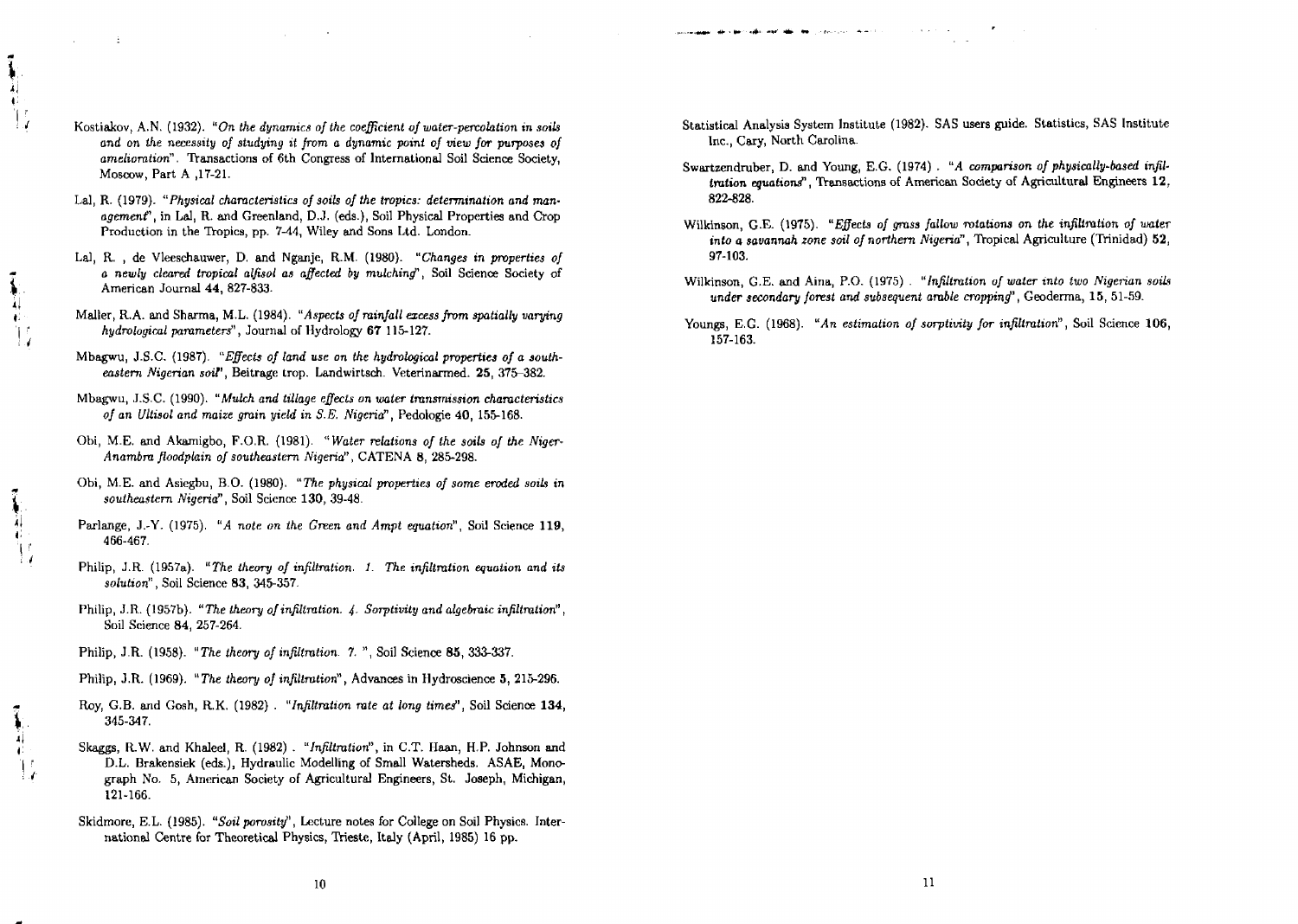Table 1. Some physical properties of the 0-20 cm depth of the infiltration sites.

Table 2, Values of the fitting parameters from the different infiltration sites.

٠.

| Site                    | Bulk       | Total    | Effective | Meso     | Micro     | Void  | Saturated               |
|-------------------------|------------|----------|-----------|----------|-----------|-------|-------------------------|
| Nos.                    | density    | porosity | porosity  | porosity | porosity  | ratio | hydraulic               |
|                         | $(Mg/m^3)$ | (Pt, %)  | (Pe, %)   | (Pr, %   | $(Pm,\%)$ | (e)   | conductivity            |
|                         |            |          |           |          |           |       | $(K_{\theta}, cm/min.)$ |
| ı                       | 1.08       | 58.2     | 41.2      | 8.1      | 89        | 1.39  | 2.83                    |
| $\overline{2}$          | 1.30       | 51.0     | 29.3      | 11.6     | 10.1      | 1.04  | 0.91                    |
| 3                       | 1.71       | 68.0     | 1.3       | 16.9     | 49.8      | 2.13  | 0.08                    |
| $\overline{\mathbf{4}}$ | 1.56       | 40.9     | 23.1      | 3.4      | 14.4      | 0.69  | 0.51                    |
| 5                       | 1.26       | 52.6     | 29.5      | 11.8     | 11.3      | 1.11  | 1.10                    |
| $\boldsymbol{6}$        | 1.45       | 44.9     | 13.9      | 13.9     | 17.1      | 0.81  | 0.22                    |
| $\overline{7}$          | 1.34       | 47.9     | 25.7      | 10.7     | 11.5      | 0.92  | 0.68                    |
| 8                       | 1.62       | 38.8     | 7.7       | 14.9     | 16.2      | 0.63  | 0.16                    |
| 9                       | 1.59       | 38.6     | 0.9       | 15.6     | 16.1      | 0.63  | 0.12                    |
| 10                      | 1.24       | 52.1     | 28.5      | 10.6     | 13.0      | 1.09  | 0.44                    |
| 11                      | 1.30       | 49.0     | 22.3      | 11.9     | 14.8      | 0.96  | 0.33                    |
| 12                      | 1.48       | 44.2     | 17.7      | 14.8     | 11.7      | 0.76  | 0.28                    |
| 13                      | 1.68       | 36.2     | 7.3       | 16.1     | 12.8      | 0.57  | 0.14                    |
| 14                      | 1.50       | 43.0     | 17.1      | 12.6     | 13.3      | 0.75  | 0.27                    |
| 15                      | 1.32       | 48.8     | 20.9      | 12.1     | 15.8      | 0.95  | 0.37                    |
| 16                      | 1.42       | 46.2     | 18.7      | 14.7     | 12.8      | 0.46  | 0.32                    |
| 17                      | 1.46       | 45.1     | 17.9      | 13.6     | 13.6      | 0.82  | 0.29                    |
| 18                      | 1.55       | 40.9     | 14.7      | 14.3     | 11.9      | 0.69  | 0.22                    |
| $C.V. \%$               | 11.7       | 16.4     | 51.6      | 25.4     | 58.2      | 41.7  | 125.2                   |

| Site  | Philip's           | model                                             | Kostiakov's       | model |
|-------|--------------------|---------------------------------------------------|-------------------|-------|
| Nos.  | Transmissivity (A) | Sorptivity (S)                                    | "К"               | "a"   |
|       | (cm/min).          | $\left(\frac{\text{cm}}{\text{min}^{1/2}}\right)$ | $\text{(cm/min)}$ |       |
| ı     | $\overline{1.02}$  | 18.60                                             | 26.00             | 0.769 |
| 2     | 0.33               | 15.13                                             | 6.00              | 0.820 |
| 3     | 0.03               | 3.76                                              | 1.05              | 0.654 |
| 4     | 0.19               | 13.20                                             | 3.09              | 0.839 |
| 5     | 0.41               | 7.50                                              | 6.44              | 0.844 |
| 6     | 0.08               | 9.29                                              | 1.32              | 0.843 |
| 7     | 0.21               | 9.03                                              | 3.06              | 0.848 |
| 8     | 0.06               | 7.06                                              | 1.30              | 0.806 |
| 9     | 0.04               | 5.50                                              | 2.42              | 0.629 |
| 10    | 0.26               | 8.03                                              | 2.88              | 0.775 |
| 11    | 0.12               | 8.25                                              | 1.95              | 0.802 |
| 12    | 0.10               | 7.17                                              | 1.86              | 0.685 |
| 13    | 0.05               | 7.59                                              | 0.60              | 0.925 |
| 14    | 0.10               | 725                                               | 1.44              | 0.954 |
| 15    | 0.13               | 14.89                                             | 2.64              | 0.846 |
| 16    | 0.11               | 16.81                                             | 2.36              | 0.863 |
| 17    | 0.10               | 1028                                              | 2.17              | 0.881 |
| 18    | 0.08               | 12.07                                             | 1.33              | 0.835 |
| C.V.% | 121.8              | 40.9                                              | 152.6             | 10.5  |

 $\sim 10^{-1}$ 

المستحدث والمتعاون والمستعفر والمتعارض والمتعارف والمتعارف والمتعارف والمتعارف والمستحدث

13

 $\omega_{\rm c} = \omega_{\rm m}$ 

 $\mathcal{A}^{\mathcal{A}}$ 

التفاعيا الصحيح

**Continued** 

 $\hat{r}$  , and a sequence of the contract  $\hat{r}$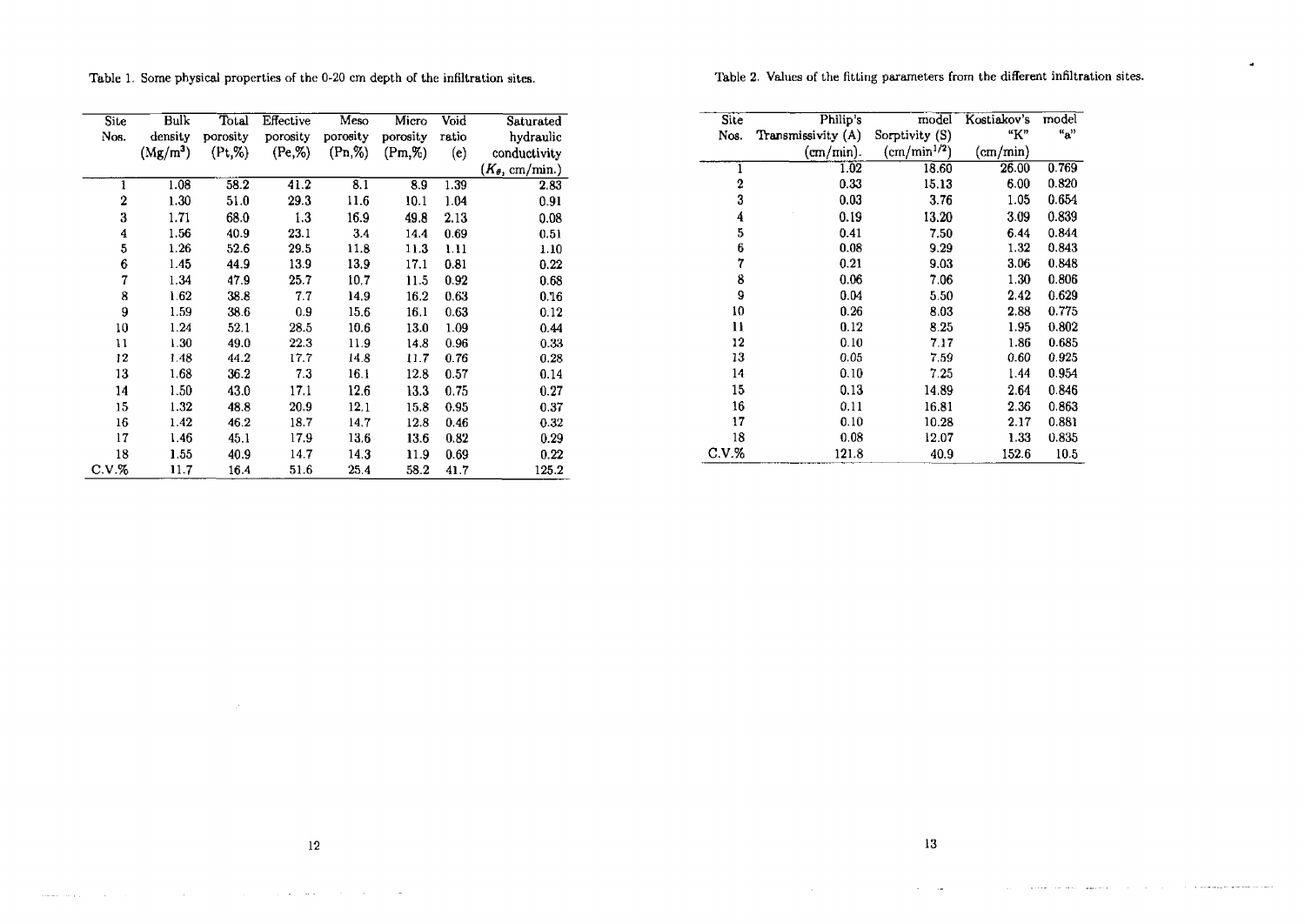Table 3. Simple correlation coefficients between the fitting parameters and soil physical properties.

 $\mathbf{r}$ 

| Physical property         | Correlation coefficient (r) |               |               |               |
|---------------------------|-----------------------------|---------------|---------------|---------------|
|                           | "А"                         | "S"           | "K"           | "a"           |
| Bulk density $(Mg/m^3)$   | $-0.757***$                 | $-0.549*$     | $-0.660**$    | $-0.100^{NS}$ |
| Total porosity (%)        | $0.444^{NS}$                | $0.067^{NS}$  | $0.416^{NS}$  | $-0.366^{NS}$ |
| Effective porosity $(\%)$ | 0.821                       | 0.632         | $0.707**$     | $0.196^{NS}$  |
| Meso porosity $(\%)$      | $-0.544*$                   | $-0.496*$     | $-0.452^{NS}$ | $-0.207^{NS}$ |
| Micro porosity (%)        | $-0.330^{NS}$               | $-0.463^{NS}$ | $-0.200^{NS}$ | $-0.442^{NS}$ |
| Void ratio                | $0.339^{NS}$                | $0.150^{NS}$  | $0.333^{NS}$  | $-0.442^{NS}$ |
| Saturated hydraulic       |                             |               |               |               |
| conductivity (cm/min)     | $0.995***$                  | $0.586*$      | $0.982***$    | $-0.023NS$    |

+ Significant at  $p \leq 0.5$ 

\*\* Significant at *p <* 0.01

\* \* \* Significant at  $p \leq 0.001$ 

 $NS = Not$  significant

*I .i*

 $\sim$   $\pm$ 

新社 !!

 $\mathbf{L}$ 

Table 4. Regression models relating the parameters of Philip's equation to selected soil physical properties.

| Dependent variable  | Independent variables                       | Regression models                         | $R^2$                  |
|---------------------|---------------------------------------------|-------------------------------------------|------------------------|
| Transmissivity      | Effective porosity $(Pe)$                   | $A = 0.02(Pe) - 0.18$                     | $0.6743***$            |
| term $(A)$          |                                             | $A = 0.0235e^{0.0875Pe}$                  | $0.9702***$            |
|                     | Bulk density $(P_b)$                        | $A = 1.08 - 1.04(P_0)$                    | $0.5730**$             |
|                     | Mesoporosity (Pn)                           | $A = 0.69 - 0.04(Ph)$                     | $0.2962$ <sup>*</sup>  |
|                     | Saturated hydraulic                         |                                           |                        |
|                     | conductivity $(K_g)$                        | $A = 0.0058 + 0.36$ (Ka)                  | $0.9892***$            |
| Sorptivity term (S) | Interactive term ( $Pe\theta pK_{\theta}$ ) | $S = 5.14 (Pe\theta p K_{\theta})^{0.17}$ | $0.4089$ <sup>**</sup> |
|                     | Effective porosity $(Pe)$                   | $S = 5.03 + 0.26$ (Pe)                    | 0.3993                 |
|                     | Bulk density $(P_0)$                        | $S = 29.34 - 13.4(B)$                     | $0.3008*$              |
|                     | Mesoporosity $(Pn)$                         | $S = 18.14 - 0.64$ (Pn)                   | $0.2456*$              |
|                     | Microporosity $(Pm)$                        | $S = 13.36 - 0.21$ (Pm)                   | $0.2146*$              |
|                     | Saturated hydraulic                         |                                           |                        |
|                     | conductivity $(K_{\theta})$                 | $S = 8.15 + 3.78$ (K <sub>a</sub> )       | $0.3424$ **            |
|                     | Moisture retained at -1500 KPa              |                                           |                        |
|                     | $(\theta p)$                                | $S = 12.53 - 0.36$ ( $\theta$ p)          | $0.1085$ <sup>NS</sup> |

\* Significant at  $p \leq 0.05$ ;

\*\* Significant at  $p \leq 0.01$ ;

\*\*\* Significant at  $p \leq 0.001$ ;

 $NS = Not$  significant.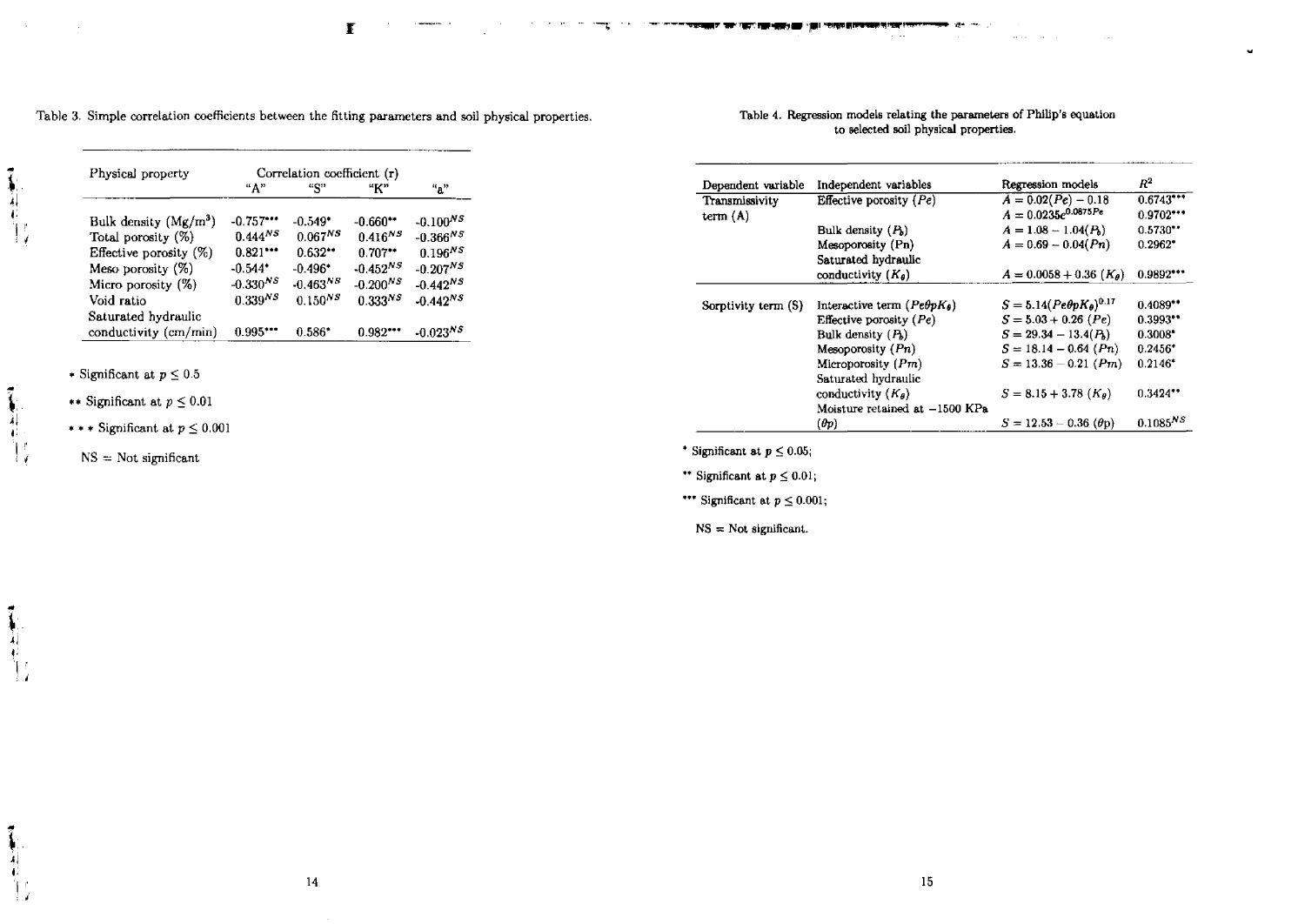## Table 5. Regression models relating the parameters of Kostiakov's equation to selected soil physical properties.

| Dependent variable       | Independent variables                       | Regression equation                               | Ŗª                    |
|--------------------------|---------------------------------------------|---------------------------------------------------|-----------------------|
| Kostiakov's " $K$ " term | Effective porosity $(Pe)$                   | $K = 0.41 (Pe) - 4.11$<br>$K = 0.2988e^{0.973Pe}$ | 0.4998<br>$0.7590***$ |
|                          | Bulk density $(P_b)$<br>Saturated hydraulic | $K = 36.15 - 22.53$ ( $Pb$ )                      | 0.4356                |
|                          | conductivity $(K_{\theta})$                 | $K = 8.87$ $(K_{\theta}) - 0.75$                  | $0.9649***$           |
| Kostiakov's "a" term     | Meso porosity $(P_n)$                       | $a = 0.88 - 0.004 (P_n)$                          | 0.2109 <sup>NS</sup>  |

" Significant at  $p \leq 0.01$ 

\*\*\* Significant at  $p \leq 0.001$ 

NS = Not significant

 $\label{eq:1} \begin{array}{lll} \text{argmax} & \text{argmax} & \text{argmax} \\ \text{argmax} & \text{argmax} \\ \text{argmax} & \text{argmax} \end{array}$ 

## Figure Captions

- Fig. 1. Relationship between the Philip Model transmissivity term and effective porosity (A), saturated hydraulic conductivity (B) and between saturated hydraulic conductivity and effective porosity (C).
- Fig.2. Relationship between the Kostiakov Model time coefficient and effective porosity (A), saturated dydraulic conductivity (B) and the Philip transmissivity term (C).

contractor and a

**College** 

**Services** 

**Carl Carl** 

 $\sim$   $\sim$   $\sim$   $\sim$ 

and a straightforward component